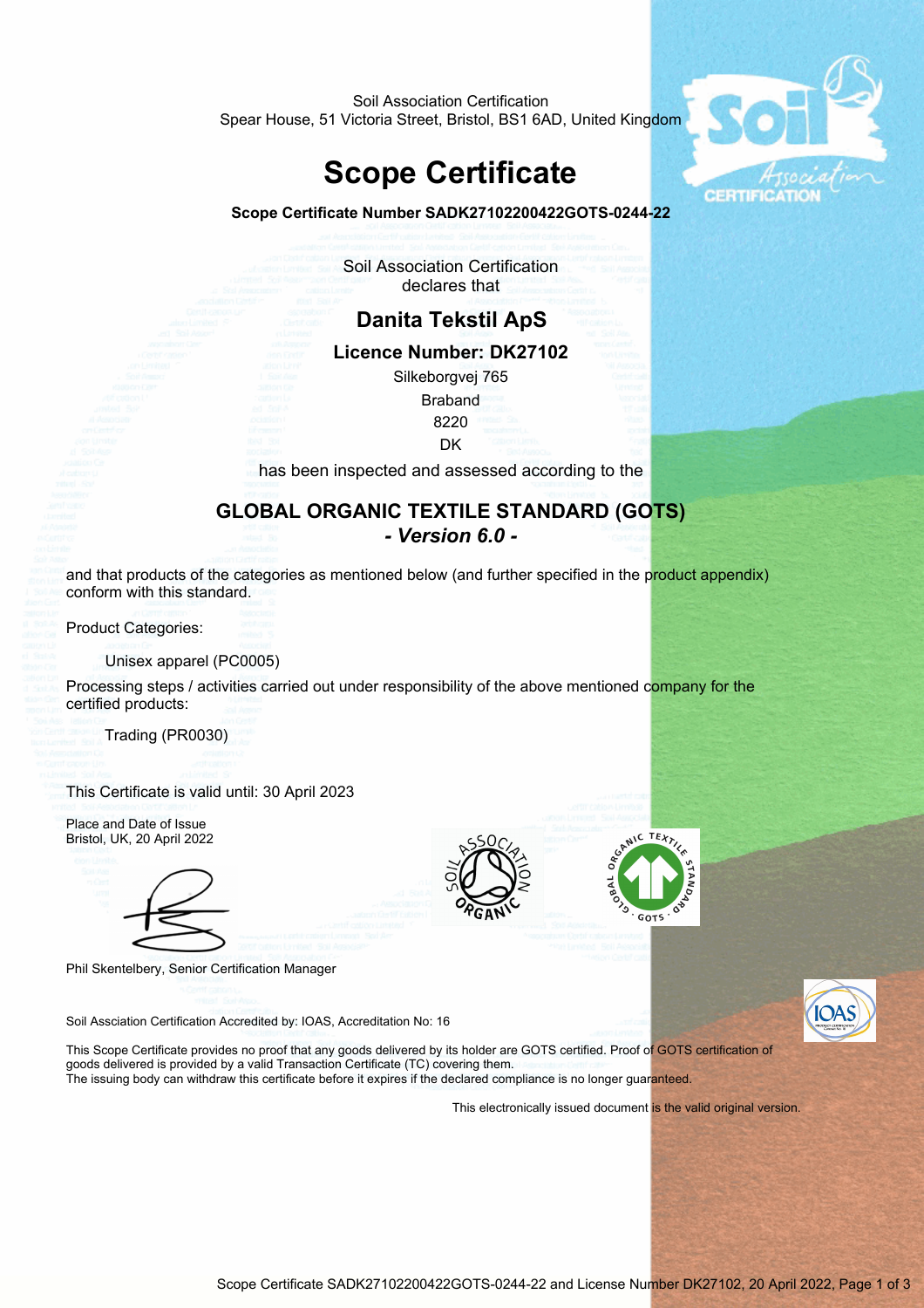**CERTIFICAT** 

Danita Tekstil ApS GOTS Version 6.0

### **Products Appendix to Certificate No. SADK27102200422GOTS-0244-22**

In specific the certificate covers the following products: